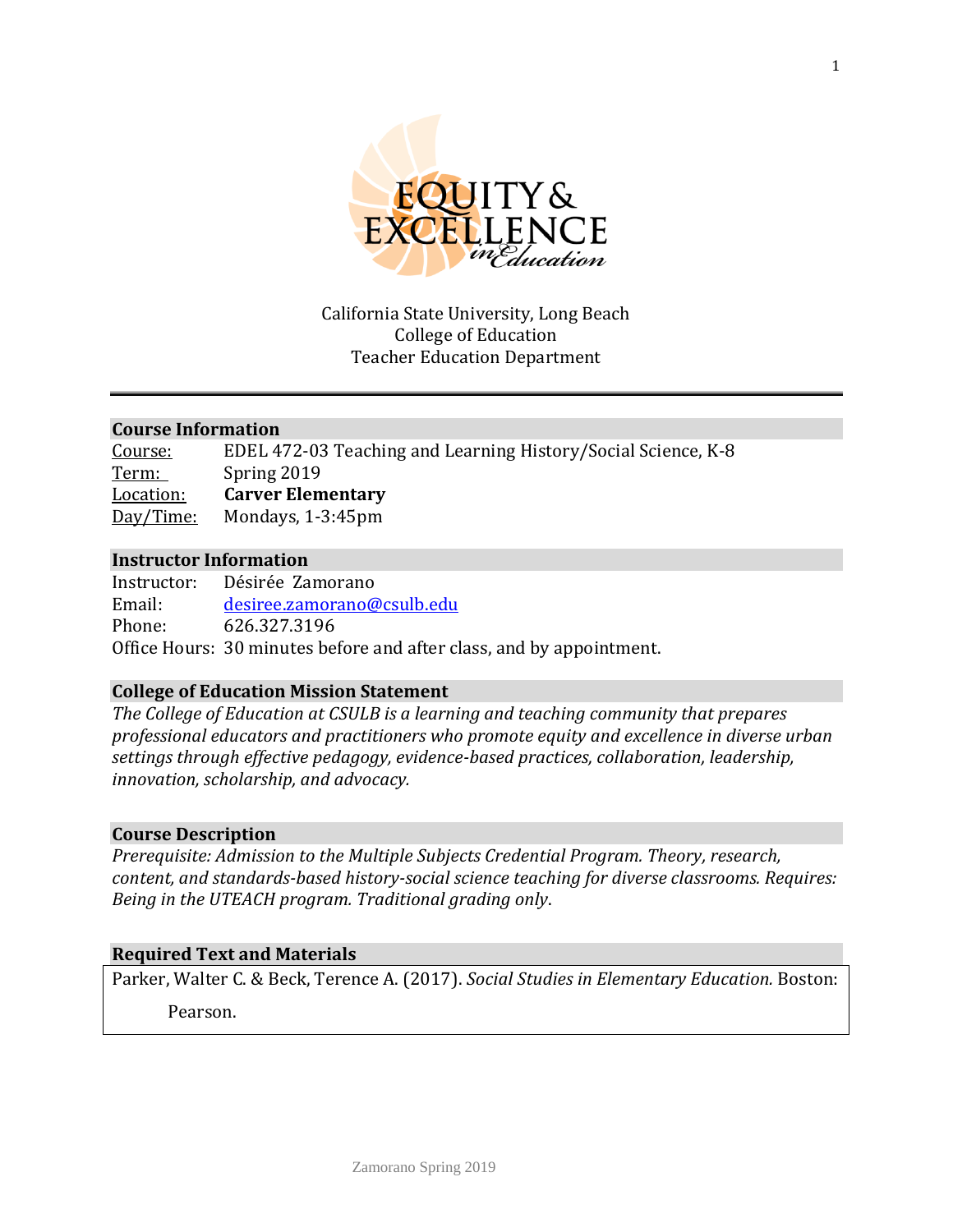#### **Additional Required Texts**

- 2016 *[History/Social Science Curriculum Frameworks](https://www.cde.ca.gov/ci/hs/cf/hssframework.asp)*
- *[California Common Core State Standards for English Language Arts and Literacy in](https://www.cde.ca.gov/be/st/ss/documents/finalelaccssstandards.pdf) [History/Social Sciences, Science and Technical Subjects](https://www.cde.ca.gov/be/st/ss/documents/finalelaccssstandards.pdf)*
- *[Revised CA ELA/ELD Framework](https://www.cde.ca.gov/ci/rl/cf/elaeldfrmwrksbeadopted.asp)*

#### **Recommended Texts for this course**:

*Teaching What Really Happened: How to Avoid the Tyranny of Textbooks and Get Students Excited About Doing History* by James Loewen

#### **Student-Based Learning Outcomes**

The following Student Learning Outcomes (SLOs) are aligned with the Multiple Subject Credential Program SLOs which are based on the *Teaching Performance Expectations* (TPEs, revised and adopted June 2016); Common Core State Standards (revised March, 2013). Upon successful completion of the Multiple Subject Credential Program, students will demonstrate the following:

#### **SLO 1**-**Lesson Design and Assessment**

- 1. Written lesson plan that is clear, complete, and standards-based (TPE 3.1)
- 2. Lesson plan that includes an appropriate three-part objective (content, level of cognition, proving behavior) (TPEs 3.3, 4.1, 5.8)
- 3. Lesson plan that includes a formative assessment tool and clear plan for summative assessment that allows students to demonstrate mastery in a variety of ways (TPE 3.4, 5.1)
- 4. Lesson plan that includes a step-by-step approach to the instructional sequence, procedures aligned with the lesson objective and appropriate task analysis (TPE 4.4)
- 5. Include plans for engaging students, modeling, active participation, and checks for understanding (TPE 1.4, 1.8, 3.3, 4.7)
- 6. Lesson plan includes differentiated instruction (materials and/or proving behavior) for English Learners and at least one other identified subgroup at tiers 1 & 2 (TPE 1.4, 1.6, 3.5, 3.6, 4.4, 5.7, 5.8)
- 7. Lesson plan includes opportunities for students to actively think critically and work collaboratively (TPE 1.5, 4.6)
- 8. Lesson goals and instructional strategies are based on student learning needs (TPE 1.1, 3.2, 4.2)
- 9. Lesson plan incorporates appropriate and available technology (TPE 3.7, 3.8, 4.7, 4.8)

#### **SLO 2**-**Lesson Implementation and Assessment**

- 1. Lesson is taught in alignment with specified standards (TPE 4.3)
- 2. Objective/Learning Target is clearly communicated to all students (TPE 3.1, 3.2, 4.4)
- 3. Materials are prepared and utilized effectively (TPE 4.3)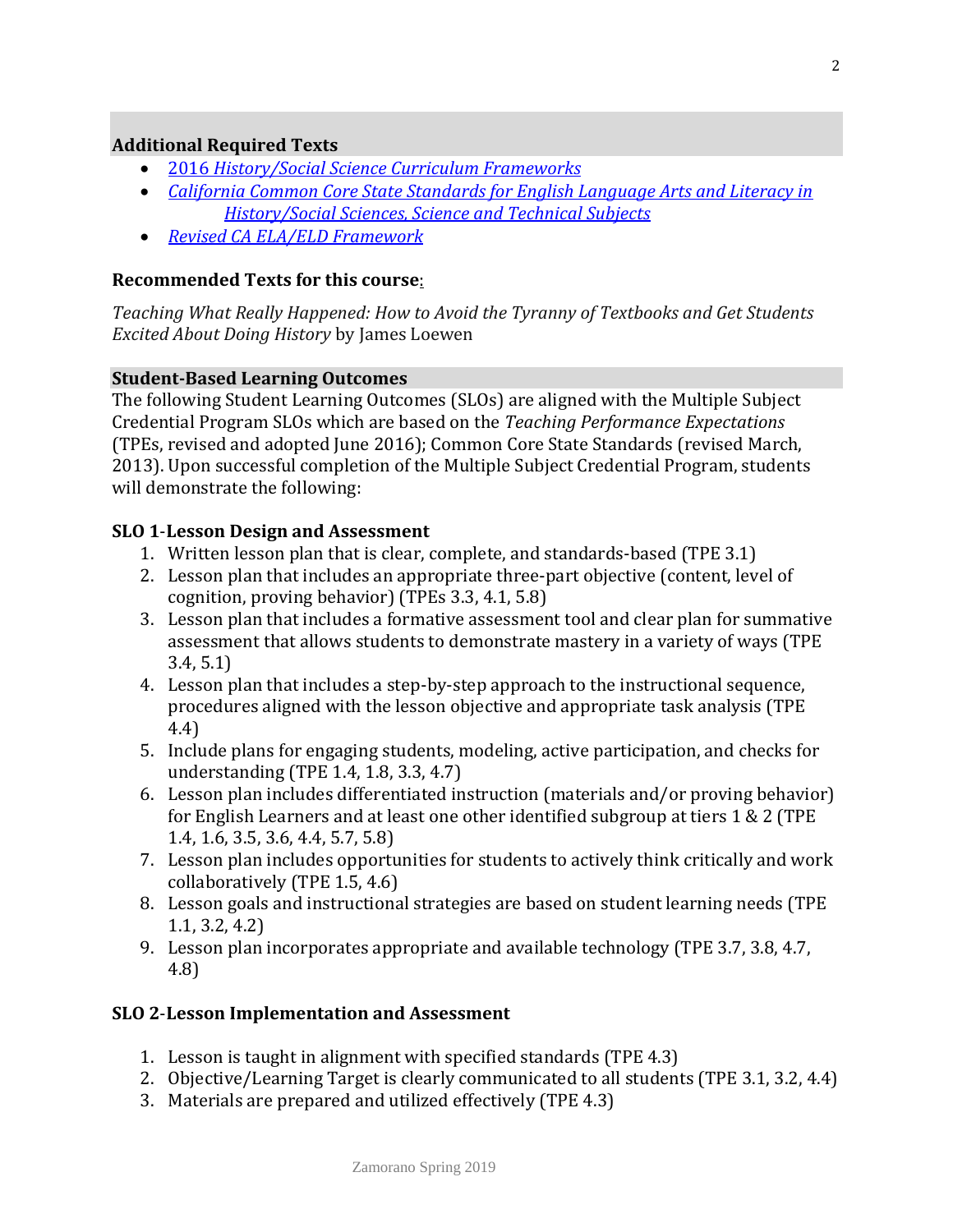- 4. Appropriate pacing is used to teach the lesson and monitor for student learning (TPE 1.5, 4.3, 4.4, 4.7)
- 5. A variety of questioning and active participation (overt and covert) strategies are used throughout the lesson (TPE 4.3)
- 6. The results of active participation strategies are used to make adjustments to the instruction (TPE 1.8, 5.1, 5.2)
- 7. Students are engaged in self-assessment (TPE 4.5, 5.3)
- 8. Uses appropriate wait time during questioning (1.5, 1.6)
- 9. Effectively implements appropriate and available technology (TPE 3.7, 3.8, 4.7, 4.8, 5.3)

# **SLO 3**-**Classroom Management and Environment**

- 1. Teaches, reteaches, or reinforces rules, procedures, and routines (TPE 2.1, 2.2, 2.6)
- 2. Applies appropriate reinforcement techniques throughout the lesson (structure, approximation, extinction, consequences) (TPE 2.3, 2.5)
- 3. Effectively implements proactive and positive classroom management techniques (TPE 2.1, 2.3, 2.5, 2.6)
- 4. Implements appropriate strategies to maintain student motivation (TPE 1.3, 2.3, 2.5, 2.6)

# **SLO 4**-**Professionalism**

- 1. Arrives on-time and prepared to engage in instruction (TPE 6.8)
- 2. Conducts regular reflection on performance (TPE 6.1)
- 3. Establishes professional learning goals (TPE 6.3)
- 4. Learns to communicate effectively and collaborate with all stakeholders (other teachers, administrators, support staff, parents, community members) (TPE 6.4)
- 5. Models ethical conduct of teaching professionals, including use of technology and digital media (TPE 6.5, 6.6)
- 6. Learns how to engage with parents (TPE 1.2, 2.6, 5.5, 6.4)

# **Outline of Subject Matter**

- A. Theoretical foundations and research for teaching elementary and middle school history-social science content (SLO 1)
	- 1. Learning theories as applied to history-social science teaching
	- 2. Socio-historical perspectives on the teaching of history-social science
	- 3. Significance of studying history
	- 4. Global competence
	- 5. Citizenship in a democratic society and global community
- B. Standards and Other Guidelines (SLO 1)
	- 1. California History-Social Science Framework
		- a. Distinguishing characteristics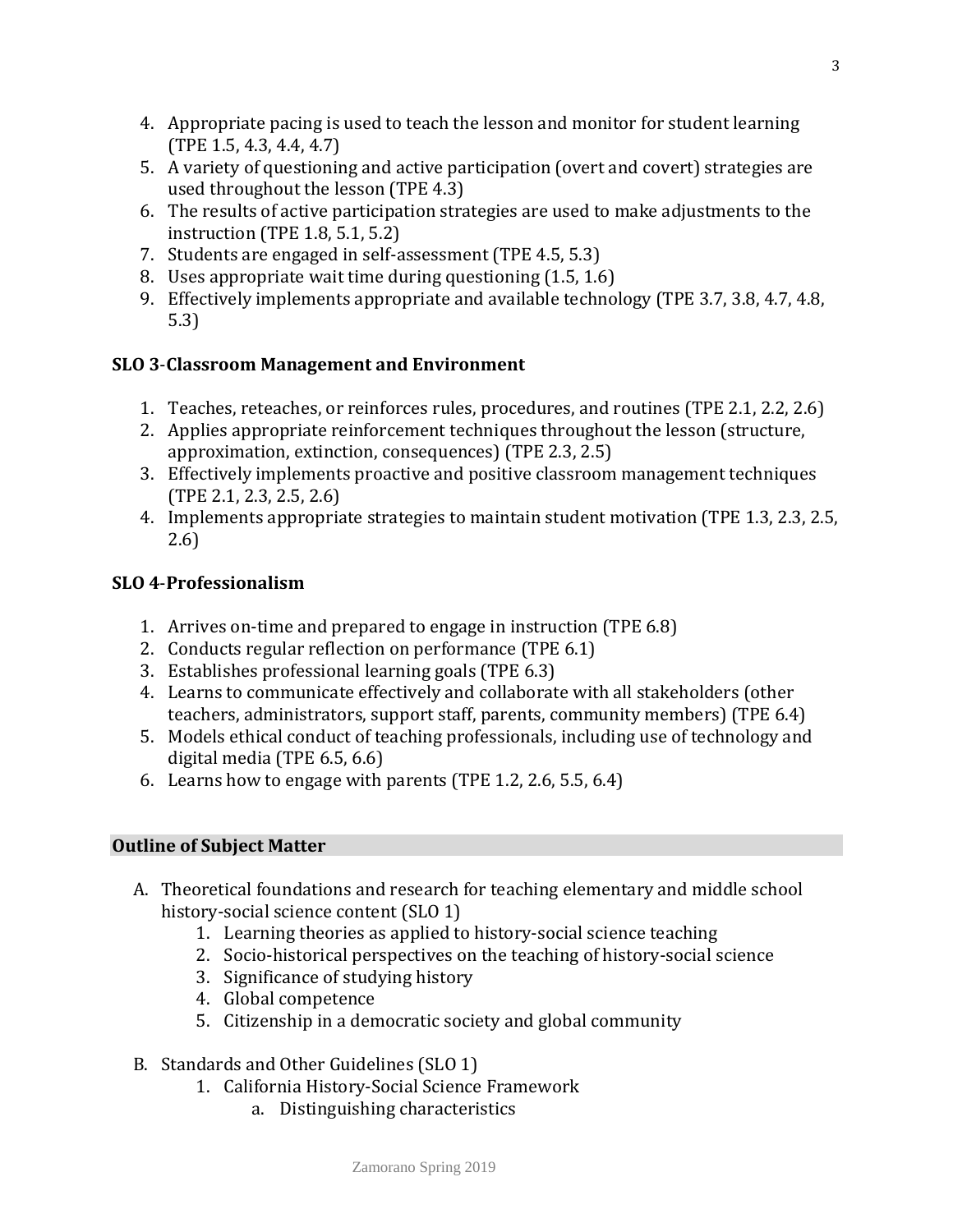- b. Content
- c. Instructional goals and strands
- 2. California History-Social Science Standards
	- a. Curriculum mapping
	- b. Selecting teaching topics
	- c. Linking standards, instruction, and assessment
	- d. Backward planning
- 3. California Common Core State Standards for English Language Arts
	- a. Integrating the Common Core State Standards in History-Social Science teaching
	- b. Close reading of historical documents and resources
	- c. Content vocabulary
	- d. Writing with purpose and evidence
- C. Intersection of history-social science, multicultural, and global education (SLO 1)
	- 1. Acknowledging and learning about the cultures and history of children from other than mainstream or European-American backgrounds
	- 2. Stepping beyond the teaching of social studies from a strict western civilization perspective
	- 3. Recognizing the contributions of all cultures, especially those of cultures represented in diverse contemporary classroom populations
	- 4. Using history-social science as a vehicle for creating cross-cultural communication and cultural awareness
	- 5. Integrating global knowledge and skills into the history-social science curriculum
	- 6. Fostering student interest in current events and world affairs
- D. Children using historical thinking (SLO 1)
	- 1. Developing critical thinking
	- 2. Inquiry models: H. Taba, P. Lee, S. Wineburg, discovery learning, etc.
	- 3. Inquiry and the scientific process: hypothesizing, gathering data, analyzing, and communicating findings
	- 4. Questioning models
	- 5. Working with primary sources and artifacts
	- 6. Five themes of geography
	- 7. Multiple perspectives
- E. Planning cohesive units and lessons (SLO 1)
	- 1. Aligning instruction: standards, student outcomes, activities, and Assessment
		- a. Spiraling content to support and build upon prior knowledge
		- b. Designing instructional activities
		- c. Comprehensible content strategies
		- d. Linguistically, culturally, and developmentally appropriate activities
		- e. Active learning
		- f. Primary sources and artifacts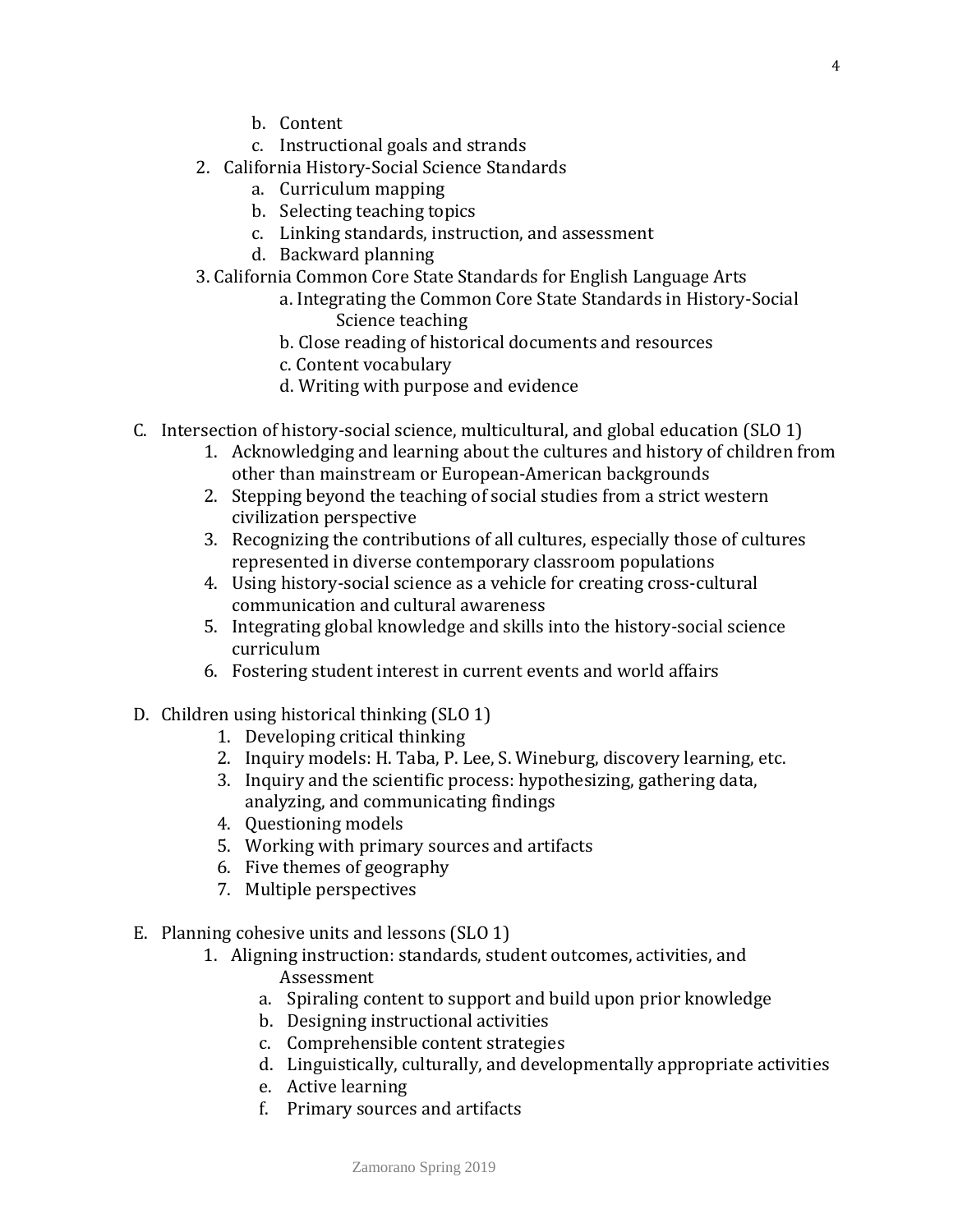- g. SDAIE and primary language support
- h. Accommodating students' special needs
- 2. Student-centered learning
	- a. Offering multiple levels of choice
	- b. Self-directed learning experiences
	- c. Inquiry as a learning tool
	- d. Metacognition
	- e. Learning centers
- 3. Gathering instructional resources
- 4. Using textbooks and other information resources
- F. Integrating language arts with the history-social science curriculum (SLO 1)
	- 1. Multicultural children's literature
	- 2. Bringing history to life
	- 3. Interpreting non-print material as social science text (i.e., oral history, storytelling)
	- 4. Using writing experiences to learn
	- 5. Oral participation and expression
- G. Using the visual and performing arts in history-social science (SLO 1)
	- 1. Art as cultural expression; learning about many cultures through their art
	- 2. Creative expression, learning and assessment through dramatic forms: creative dramatics, reader's theater, puppetry, videos, role-playing, tableau, and simulations as ways of conducting and presenting social science inquiry
- H. Assessment of history-social science learning (SLO 1)
	- 1. Assessing prior knowledge
	- 2. Authentic forms of assessment
	- 3. An outcome, standards-based approach to teaching social studies
	- 4. Assessment as an integral, integrated component of social studies instruction
	- 5. Analyzing student work to improve and inform instruction
- I. Technology as an instructional tool in history-social science (SLO 1)
	- 1. Using technology to support and enhance history-social science
	- 2. Internet history-social science resources
	- 3. Evaluating internet materials and history-social science software
	- 4. Integrating ISTE standards
	- 5. Using and creating tools such as webquests, databases, maps, and graphs
	- 6. Classroom management
- J. Continued professional development (SLO 4)
	- 1. Collaborating with other educators
	- 2. Evaluating instructional materials
	- 3. Professional history-social science organizations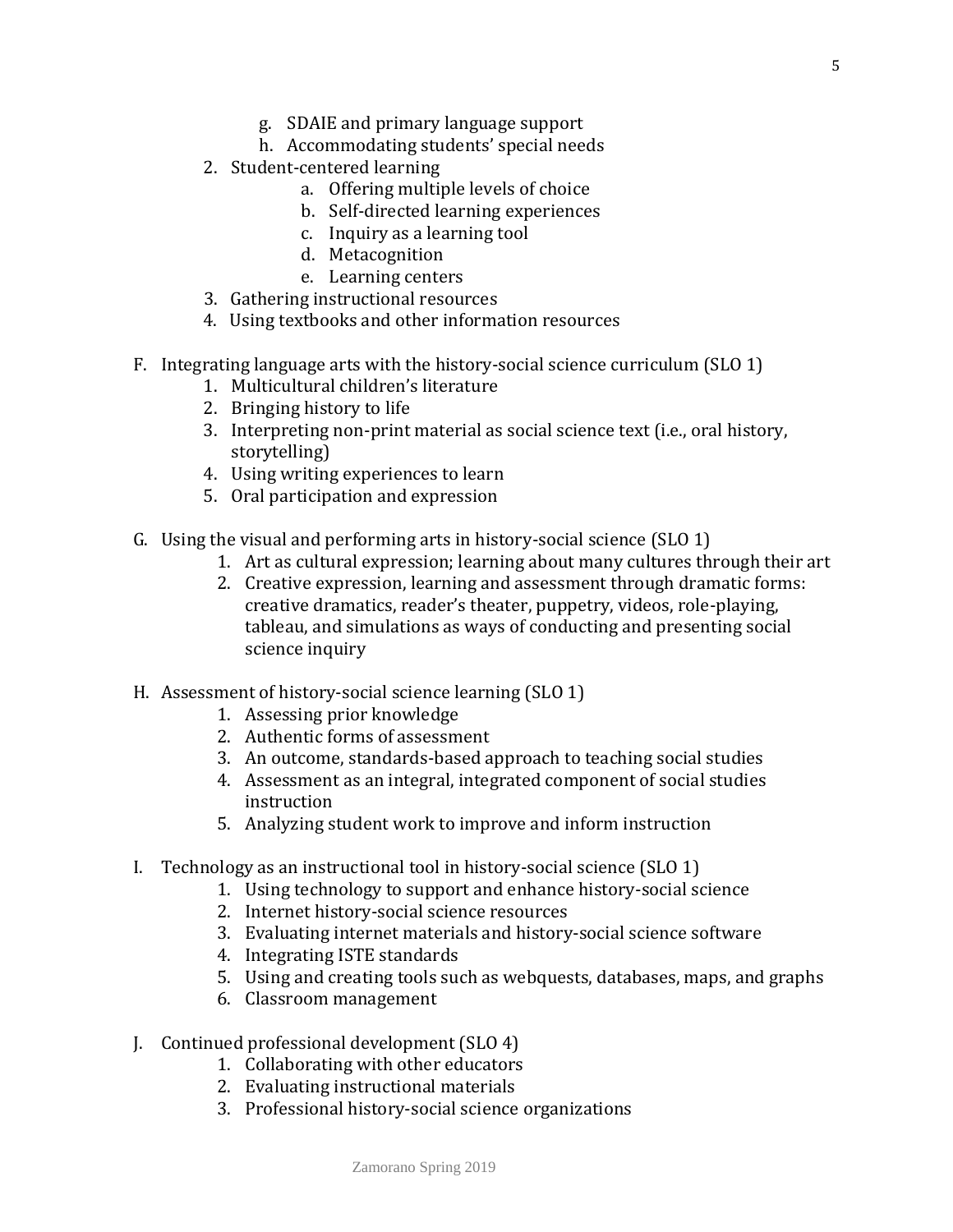- 4. History-social science resources
- K. The components of history-social science instruction that relate to students with special needs (SLO 2)
	- 1. Accommodations and modifications for diversifying history-social science instruction for a variety of learners with special needs (e.g., mild/moderate to moderate/severe)
	- 2. Universal Design for Learning (UDL)
	- 3. Response to Instruction and Intervention (RTI2): Tier I, Tier II, Tier III
	- 4. Multi-tiered Systems of Support (MTSS)
- L. Theory, research and effective application of comprehensible history-social science content instruction for all students (SLO 1)
	- 1. Research-based and field-tested teaching strategies that are shown most effective for English learners and students with special needs (i.e., cooperative learning, experiential activities, multiple intelligences, student specific strategies
	- 2. Organizing instruction by tapping prior knowledge, contextualizing lessons, teaching study skills, modifying the use of textbooks, and facilitating active learning
	- 3. Resources that provide comprehensible input: realia, visuals, media, drama, collaborative projects, computers, and primary language resources
	- 4. Incorporating English Language Development standards into historysocial science lessons

#### **Course Requirements**

- o Complete and submit all required course assignments.
- o Class participation.
- o Register for and post required assignment on TaskStream See: <http://www.ced.csulb.edu/caltpa/taskstream> for information.

#### **Taskstream Requirement**

The Department of Teacher Education requires students in all methods courses and student teaching (EDEL 442, 452, 462, 472, 475 and 482) to develop electronic portfolios using the web-based program, TaskStream. All Teacher Education candidates will develop a professional e-portfolio comprised of designated "signature assignments" for each course.

The TaskStream e-portfolio will be a demonstration of your knowledge, skills and professional dispositions according to the Teaching Performance Expectations (TPEs). The record of e-portfolios will also provide the Department of Teacher Education with program assessment data to address National (NCATE) and STATE (CCTC) accreditation agency requirements.

The Department of Teacher Education recommends that students sign up for at least a oneyear subscription. The fee range for use of TaskStream is a minimum of a six-month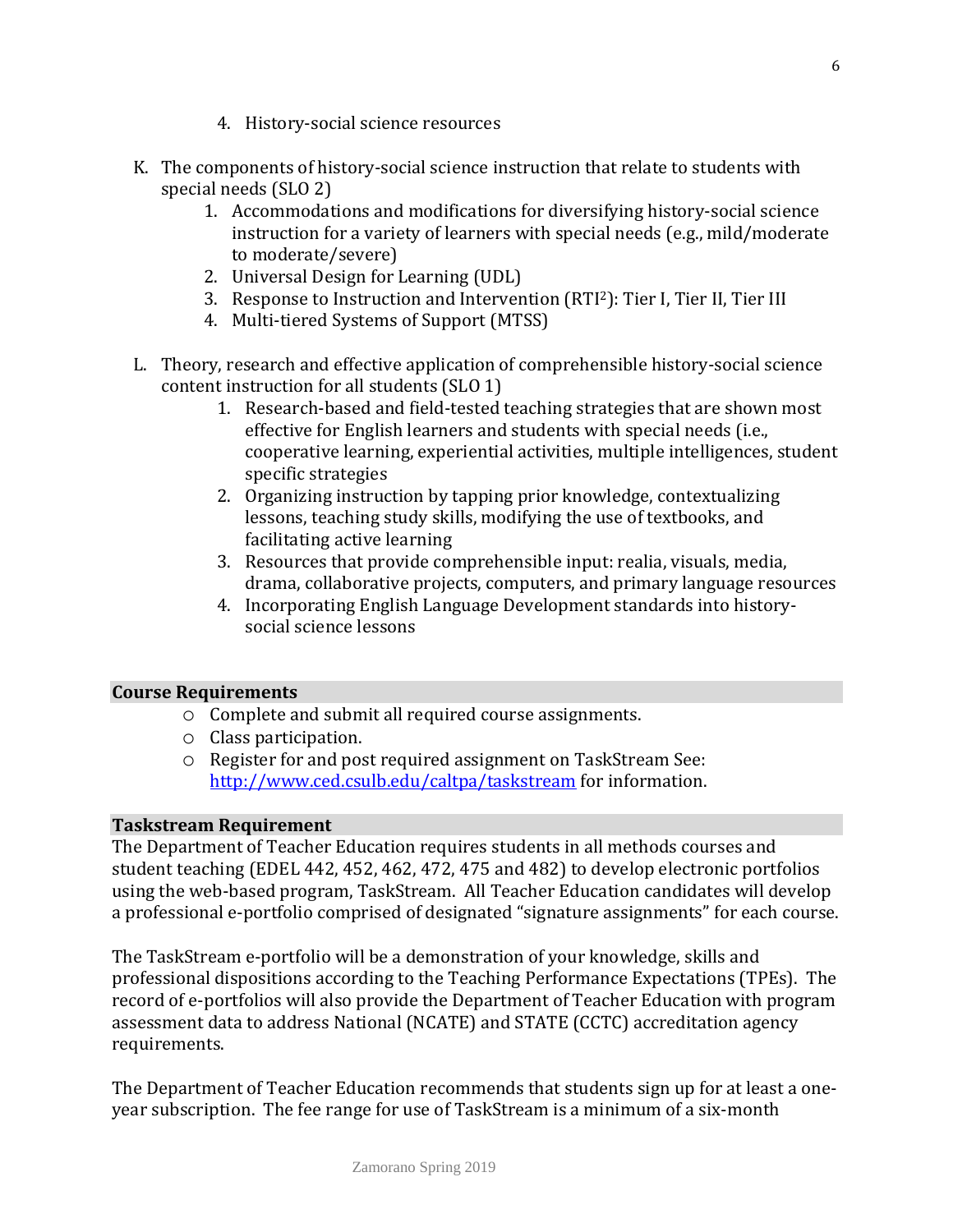subscription to a six-year subscription. Subscriptions are renewable. A single subscription applies to all participating course and student teaching.

Register for TaskStream as follows:

- 1. Log on to [http://taskstream.com](http://taskstream.com/) (Call 1 800 311-5656 for technical assistance).
- 2. From the home page, select "Subscribe Today"
- 3. Follow the step-by-step directions
- 4. Note your username/password for future reference

The TaskStream self-enrollment code for the EDEL 472 History-Social Science Signature Assignment is **EDEL472S19**

#### **Course Policies**

# **Attendance**

Attendance is mandatory; you are allowed one absence. I will deduct points for an additional absence which may impact your final grade. If you are absent, you are fully responsible for the content, assignments and other classwork on that day. You are expected to arrive on time and should remain throughout the entire class period. **Fight** you need to arrive late or leave early you must notify me before our class session. See above for my phone number which you can text.

Class attendance and participation are worth **20 points**. I consider these 20 points already "banked." More than one unexcused absence, late arrivals, early departures, and lack of preparation or participation can result in the loss of these points.

For additional University information on attendance, please refer to: [http://www.csulb.edu/divisions/aa/catalog/current/academic\\_information/class\\_attenda](http://www.csulb.edu/divisions/aa/catalog/current/academic_information/class_attendance.html) [nce.html](http://www.csulb.edu/divisions/aa/catalog/current/academic_information/class_attendance.html) 

# **Quality Criteria for Written Assignments**

You are going to be classroom teachers. Your writing is now a model for your students. All of your submitted writing must be: typed, double-spaced, and proofread. I will deduct points for recurring typos, misspellings, significant mechanical and grammatical errors.

# **Late work policy**

No assignments will be accepted more than **FIVE** days after the due date. No late assignments will be accepted on the last day of class. *Be sure to keep a copy of all assignments for you own records.* 

# **Computer Access**

Two open access computer labs are available for current CSULB students. Both the Horn Center (located in lower campus) and the Spidell Technology Center (located in Library) are a great resource for students needing to use a computer. Visit the Open Access Computing Facilities - <http://www.csulb.edu/library/guide/computing.html> website for an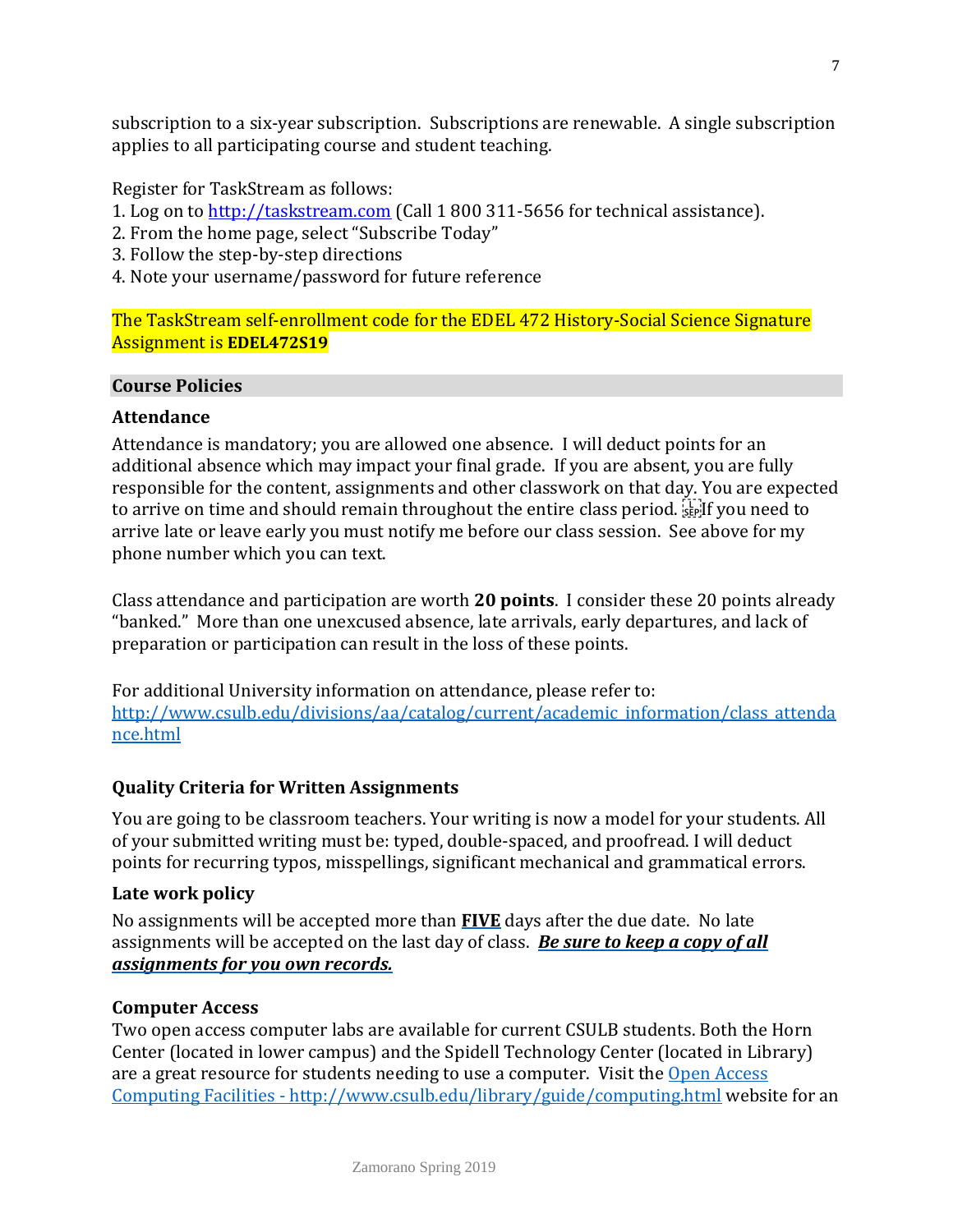extensive list of all available software installed in both computer labs.

#### **BeachBoard Access and Email**

To access this course on **BeachBoard** - https://bbcsulb.desire2learn.com/ you will need access to the Internet and a supported Web browser (Firefox is the recommended browser). You log in to **BeachBoard** - https://bbcsulb.desire2learn.com/ with your CSULB Campus ID and Beach ID password. Bookmark this link for future use, or you can always access it by going to CSULB - http://www.csulb.edu/'s homepage and clicking on the **BeachBoard** link at the top of the page. Once logged in to **BeachBoard**, you will see the course listed in the My Courses widget on the right; click on the title to enter the course.

Please be sure your most up to date email is on **BeachBoard**. While **BeachBoard** will be used as the primary mode of communication, email will be the best way to communicate with me outside of class. Check your email regularly and keep your address current.

| <b>Course Assignments</b>                                 |    |  |  |
|-----------------------------------------------------------|----|--|--|
| <b>Course Assignment</b>                                  |    |  |  |
| <b>Reading Assessments</b>                                |    |  |  |
| Parker/Beck Chapter Reflective responses (2pts each)      | 20 |  |  |
| HSS Curriculum Map/Weekly Pacing Guide                    | 10 |  |  |
| Musical Heritage Assignment                               | 10 |  |  |
| <b>Current Event presentation</b>                         | 10 |  |  |
| Grade level language arts texts                           | 10 |  |  |
| Journey Box Project/Plan                                  |    |  |  |
| <b>Topic Summary</b>                                      | 5  |  |  |
| List of Sources and 3-5 DBQs/source<br>$\bullet$          | 10 |  |  |
| <b>Topic Plan Overview</b>                                | 15 |  |  |
| Summative Assessment (Signature Assignment*)<br>$\bullet$ |    |  |  |
| Introduce the Topic Lesson Plan<br>$\bullet$              |    |  |  |
| Primary Source Lesson Plan                                |    |  |  |
| Dramatic/Constructive Lesson Plan                         |    |  |  |
| Geography/Art/Technology Lesson Plan                      | 10 |  |  |
| Final (all due on presentation day)                       |    |  |  |
| Journey Box<br>$\bullet$                                  | 10 |  |  |
| <b>Topic Binder Check</b>                                 | 10 |  |  |
| Presentation                                              | 5  |  |  |
| Course/Project Reflection                                 | 5  |  |  |
| Engagement (Preparation + Participation)                  | 20 |  |  |
| <b>TOTAL POINTS</b>                                       |    |  |  |

#### \*Signature Assignment must be uploaded to **TaskStream**; the enrollment code is: **EDEL472S19**

**\*\***All lesson plans, including Signature Assignment will be within your assigned grade level.

# **Grading Policy**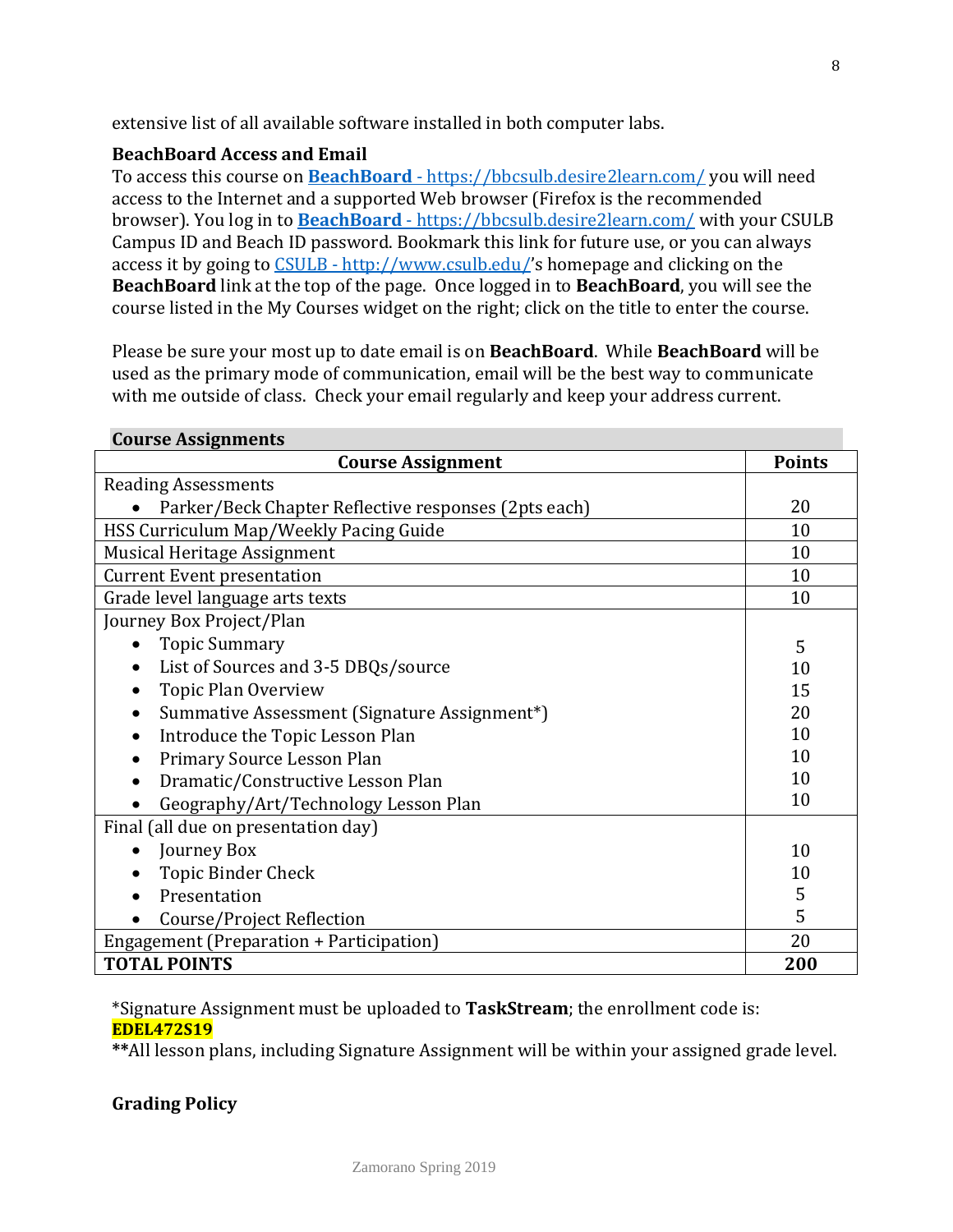This course will use the point system for grading. Listed above in the course assignment section is a list of all assignments and their possible total point value. Below is a graph depicting the total points earned by a student and their corresponding percentage and letter grade.

| $\frac{1}{2}$<br><b>Points</b> | Percent      | <b>Letter</b> |
|--------------------------------|--------------|---------------|
|                                | Range        | Grade         |
| $200 - 181$                    | $100 - 90\%$ | А             |
| $180 - 162$                    | $89 - 80\%$  | B             |
| $161 - 143$                    | $79 - 70%$   | C             |
| 142 - 134                      | $69 - 65%$   | D             |
| 133 or less                    | Below 64%    | F             |

# **Grading Scale**

#### **University Policies**

#### **Plagiarism/Academic Integrity Policy**

Work that you submit is assumed to be original unless your source material is documented appropriately, such as a Works Cited page. Using the ideas or words of another person, even a peer, or a web site, as if it were your own, is plagiarism. Students should read the section on

[http://www.csulb.edu/divisions/aa/catalog/current/academic\\_information/cheating\\_plag](http://www.csulb.edu/divisions/aa/catalog/current/academic_information/cheating_plagiarism.html) [iarism.html.](http://www.csulb.edu/divisions/aa/catalog/current/academic_information/cheating_plagiarism.html)

#### **University Withdrawal Policy**

Class withdrawals during the final 3 weeks of instruction are not permitted except for a very serious and compelling reason such as accident or serious injury that is clearly beyond the student's control and the assignment of an Incomplete grade is inappropriate (see Grades -

http://www.csulb.edu/depts/enrollment/student\_academic\_records/grading.html). Application for withdrawal from CSULB or from a class must be officially filed by the student with Enrollment Services whether the student has ever attended the class or not; otherwise, the student will receive a grade of "WU" (unauthorized withdrawal) in the course. Please refer to the [CSULB Course Catalog](http://www.csulb.edu/divisions/aa/catalog/current/academic_regulations/withdrawal_policy.html) 

[http://www.csulb.edu/divisions/aa/catalog/current/academic\\_regulations/withdrawal\\_p](http://www.csulb.edu/divisions/aa/catalog/current/academic_regulations/withdrawal_policy.html) [olicy.html](http://www.csulb.edu/divisions/aa/catalog/current/academic_regulations/withdrawal_policy.html) to get familiar with the policy.

#### **Special Needs**

Students with disabilities who need reasonable modifications, special assistance, or accommodations in this course should promptly direct their request to the course instructor. If a student with a disability feels that modifications, special assistance, or accommodations offered are inappropriate or insufficient, they should seek the assistance of the Director of the CSULB Disabled Student Services, please see their website http://www.csulb.edu/divisions/students/dss/ or contact them via email at dss@csulb.edu or by phone at (562) 985-4635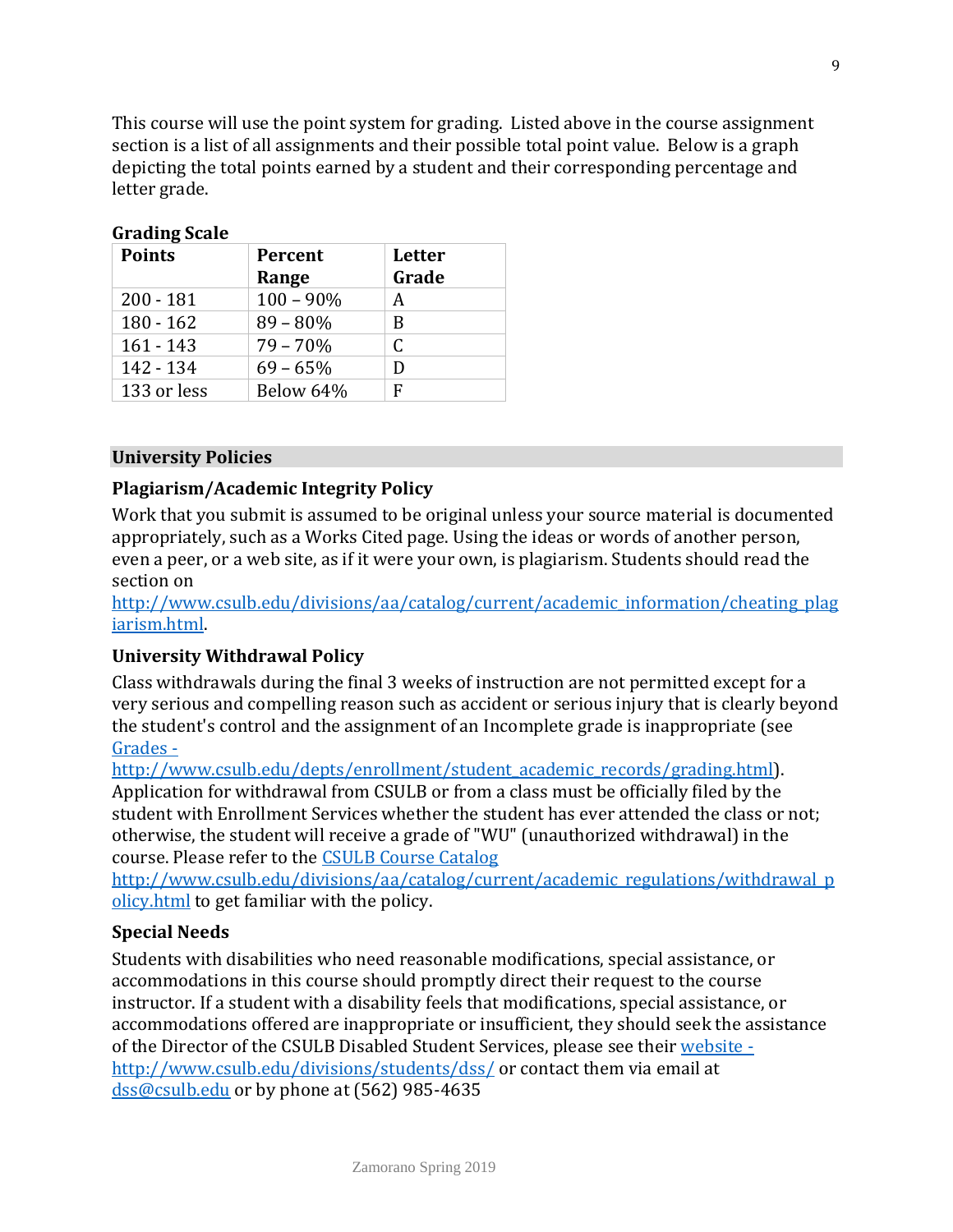| <b>Week/Date</b> | <b>Topic</b>                   | <b>Reading</b>           | <b>Assignments</b>      |
|------------------|--------------------------------|--------------------------|-------------------------|
|                  | <b>Introduction and</b>        | Reading should           | Peer Interviews         |
|                  | <b>Course Information</b>      | take place <b>BEFORE</b> |                         |
| January 28       | <b>NCAA</b>                    | class meetings.          |                         |
|                  | <b>CA HSS Framework</b>        | Parker/Beck Ch. 1        | Reflective prompt due   |
|                  | and Standards.                 |                          |                         |
| $\overline{2}$   | <b>Social Studies</b>          | Loewen Ch. 1             | Grade Level             |
| February 4       | <b>Education: What and</b>     |                          | presentations/write     |
|                  | Why?                           |                          | ups                     |
|                  | <b>Historical Thinking</b>     | Parker/Beck Ch. 4        | Ch. 4 Reflective        |
|                  | and Primary Sources            | Jigsaw Articles-         | prompt due.             |
| 3                |                                | See BB for assigned      | Curriculum              |
| February 11      |                                | Article.                 | Map/Pacing Guide due    |
|                  |                                |                          | <b>Musical Heritage</b> |
|                  |                                |                          | presentations begin     |
|                  | <b>Powerful Tools: Maps,</b>   | Parker/Beck Ch. 5        | Ch. 5 Reflective        |
|                  | <b>Globes, Charts and</b>      | Jigsaw "teaching"        | prompt due.             |
|                  | <b>Graphs. And Skill</b>       | Geography                |                         |
| 4                | <b>Work: Geography and</b>     | Articles-See BB          | Journey Box Topic       |
| February 18      | <b>Research</b>                | for assigned             | Due-                    |
|                  |                                | article.                 | <b>Current Events</b>   |
|                  |                                |                          | Presentations begin     |
|                  | <b>Class will begin in the</b> | Parker/Beck Ch. 12       | Ch. 12 Reflective       |
|                  | Library, Room 201.             |                          | prompt due.             |
| 5                | The rest of class time         |                          |                         |
| February 25      | will be spent                  |                          | Language Arts Grade     |
|                  | researching Journey            |                          | Level texts             |
|                  | <b>Box Topic.</b>              |                          | presentations begin     |
|                  | <b>Assessing Student</b>       | Parker/Beck Ch. 7        | Ch. 7 Reflective        |
|                  | Learning $\sim$ Begin with     | SIOP Ch. 9               | prompt due.             |
| 6                | the End in Mind                |                          |                         |
| March 4          |                                |                          | List of 12+ sources and |
|                  |                                |                          | Topic Summary due.      |
|                  | Lesson, Unit and               | Parker/Beck Ch. 8        | Ch. 8 Reflective        |
|                  | <b>Activity Planning.</b>      | Instructional            | prompt due.             |
| 7                | <b>Practice writing lesson</b> | Planning                 |                         |
| March 11         | objectives.                    | Handbook pgs. 7-         | 3-5 DBQs/source due.    |
|                  |                                | 17                       |                         |
|                  |                                | SIOP pgs. 26-39          |                         |

# **Tentative Course Outline, Topics, Readings and Assignments\***